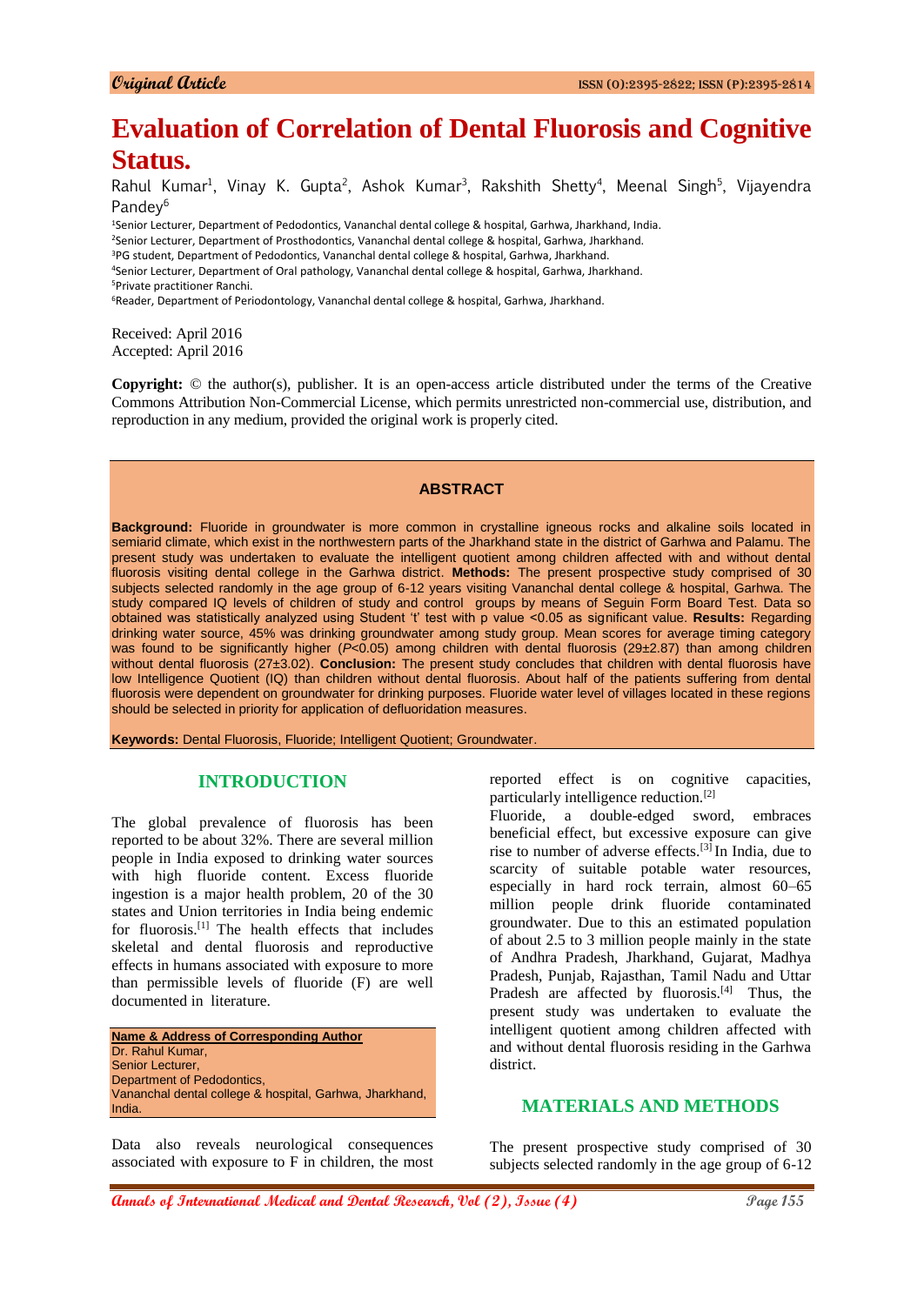## **Kumar et al; Dental Fluorosis and Cognitive Status**

years visiting Vananchal dental college & hospital, Garhwa. The study group comprised of 15 patients diagnosed with dental fluorosis and control group comprised of 15 healthy subjects visiting to dental college for any other dental treatment i.e. patients without dental fluorosis. This study was approved by ethical committee of the institute and written informed consent was obtained from children and their guardians. A self-administered questionnaire was used to obtain information regarding drinking source of water, demographic details and time of residing in the present area or if migrated from any other area. Dean's fluorosis index<sup>[5]</sup> was used for clinical assessment of dental fluorosis. The study compared IQ levels of children of both the groups by means of Seguin Form Board Test.<sup>[3,6]</sup> Data so obtained were analyzed using SPSS-version 22 and statistical analysis was carried out using Student t test with p value <0.05 as significant value.

## **RESULTS**

Among 30 participants, there were 16 males and 14 females. Among study group 8 were males, 7 females and in control group 9 were males, 6 females. [Table 1] shows the distribution of study subjects by gender, residential area, drinking water source, Dean's fluorosis index and family history of fluorosis. 2 were residents of urban area and 13 belonged to rural area among study group. 4 were residents of urban area and 11 belonged to rural area among control group. Regarding drinking water source, 45% was drinking groundwater, 26% aquaguard and 26% tap water supplied by government water works among study group.

| <b>Table 1:</b> Distribution of study participants according to |  |
|-----------------------------------------------------------------|--|
| demographic variables and Dean's fluorosis index.               |  |

| Variables                | Study group        | Study group      |
|--------------------------|--------------------|------------------|
|                          | with Dental        | without Dental   |
|                          | Fluorosis $(n=15)$ | <b>Fluorosis</b> |
|                          |                    | $(n=15)$         |
| Gender                   |                    |                  |
| Male                     | 8                  | 9                |
| Female                   | 7                  | 6                |
| <b>Residential Area</b>  |                    |                  |
| Urban                    | $\overline{2}$     | 4                |
| <b>Rural</b>             | 13                 | 11               |
| <b>Drinking</b> water    |                    |                  |
| source                   |                    |                  |
| Groundwater              | (46%)<br>7         | 1(6%)            |
| Aquaguard                | 4(26%)             | 4(26%)           |
| <b>Reverse Osmosis</b>   | 0                  | 4(26%)           |
| Tap water (Water         | 4(26%)             | 6(40%)           |
| supply)                  |                    |                  |
| <b>Dean's fluorosis</b>  |                    |                  |
| index                    |                    |                  |
| Normal                   | $\overline{0}$     | 15               |
| Ouestionable             | 4                  |                  |
| Very mild                | 5                  |                  |
| Moderate                 | 5                  |                  |
| Severe                   | 1                  |                  |
| <b>Family history of</b> | 3                  | 1                |
| fluorosis                |                    |                  |

| <b>Table 2:</b> Mean score for average timing in males and |  |  |  |  |
|------------------------------------------------------------|--|--|--|--|
| females.                                                   |  |  |  |  |

| тентател. |                                                   |               |                |
|-----------|---------------------------------------------------|---------------|----------------|
| Variables | <b>Mean score for average</b><br>timing in second | P value       |                |
|           | Study group                                       | Control       |                |
|           |                                                   | group         |                |
| Overall   | $29 \pm 2.87$                                     | $27 + 3.02$   | $< 0.05$ (Sig* |
| group     |                                                   |               |                |
| Males     | 30±3.21                                           | $29 \pm 2.45$ | $>0.05$ NS**   |
| Females   | $29 \pm 2.15$                                     | $28 \pm 0.41$ |                |

Among the control group was 6% drinking groundwater, 26% aquaguard, 26% reverse osmosis and 40% tap water supplied by government water works among study group.

Mean scores for average timing of males and females at Garhwa were  $30\pm3.21$  and  $29\pm2.15$ respectively with insignificant P value (*P*>0.05) [Table 2]. Mean scores for average timing category was found to be significantly higher  $(P<0.05)$ among children with dental fluorosis  $(29\pm2.87)$ than among children without dental fluorosis  $(27\pm3.02)$  [Table 2].

#### **DISCUSSION**

Safe drinking water is a constitutional mandate in India. However, 30% of urban and 90% of rural population of India is drinking untreated water, of which 80% is groundwater. This groundwater consumed for drinking has various toxic effects like it causes increased hepatic cell size, nephrosis, myocardial mineralization and degeneration of seminiferous tubules in testes and excess fluoride in groundwater of fluoride endemic areas has been found to be neurotoxic.[7] The present study found that 46% among patients suffering from dental fluorosis were dependent on groundwater for drinking purposes.

The Seguin Form Board Test is based on the single factor theory of intelligence, measures speed and accuracy. It is useful in evaluating a child's eyehand co-ordination, shape-concept, visual perception and cognitive ability. The test primarily used to assess visuomotor skills. It includes Gesell figures where in the child is ask to copy ten geometrical figures to evaluate visuomotor ability. Test materials consist of ten differently shaped wooden blocks and a large form board with recessed corresponding shapes.[8] The present study found that mean scores for average timing category was found to be significantly higher among children with dental fluorosis than among children without dental fluorosis. Shekhar S et al<sup>[4]</sup> evaluated fluoride concentration in groundwater of Garhwa district and found ranging from 0.01mg/L to a maximum of 5.92 mg/L. It is clearly observed that the spatial distribution pattern of fluoride concentration varies from place to place. Fluoride in groundwater is more common in crystalline